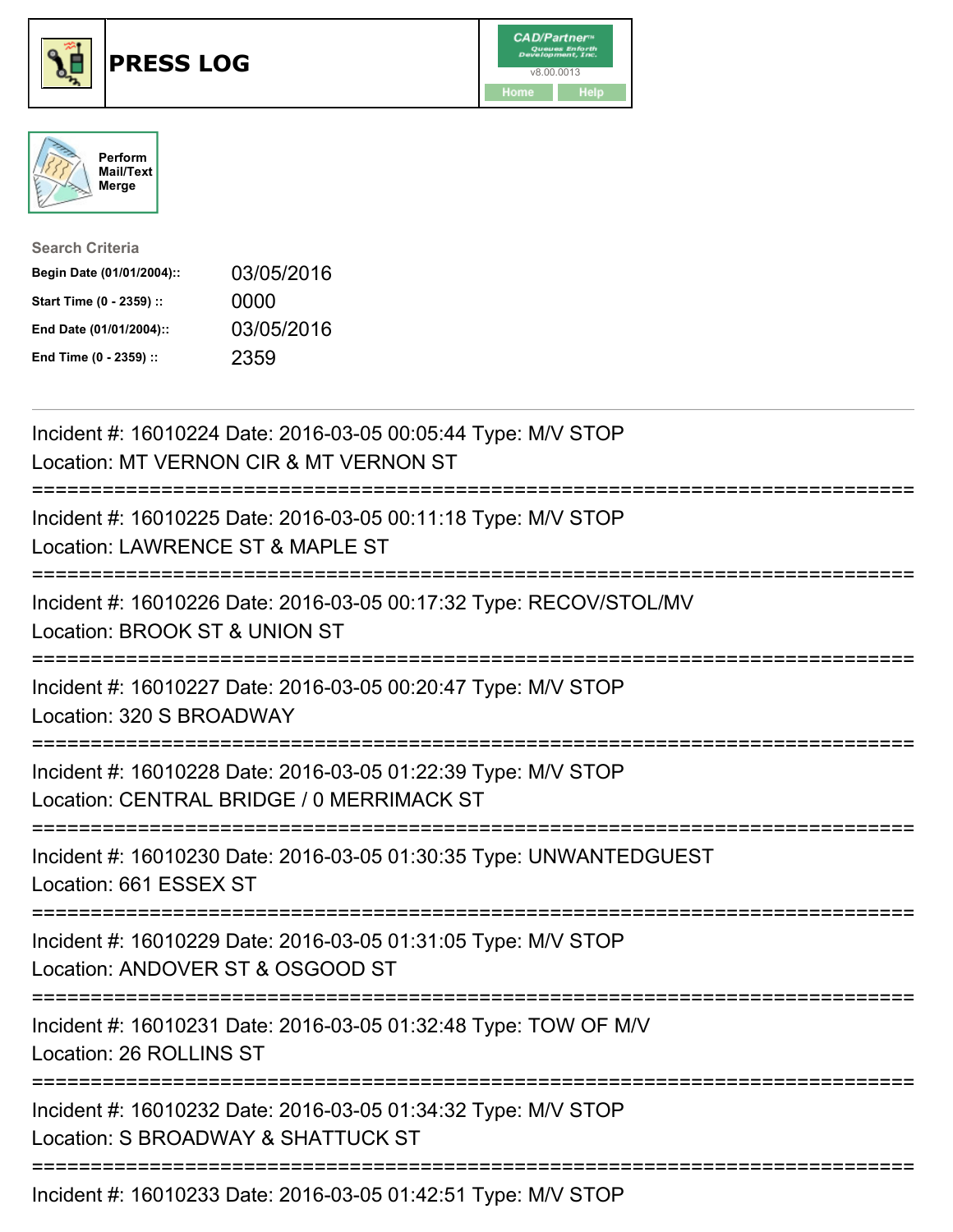Location: CENTRAL BRIDGE

| Incident #: 16010234 Date: 2016-03-05 01:49:33 Type: M/V STOP<br>Location: BROADWAY & TREMONT ST          |
|-----------------------------------------------------------------------------------------------------------|
| Incident #: 16010235 Date: 2016-03-05 01:51:39 Type: M/V STOP<br>Location: STATTUCK ST & S BROADWAY       |
| Incident #: 16010236 Date: 2016-03-05 01:56:50 Type: M/V STOP<br>Location: PEARL ST & TOWER HILL ST       |
| Incident #: 16010237 Date: 2016-03-05 02:05:32 Type: NOISE ORD<br>Location: 17 THORNTON ST #1             |
| Incident #: 16010238 Date: 2016-03-05 02:10:18 Type: M/V STOP<br>Location: SEVEN ELEVEN / 99 HAMPSHIRE ST |
| Incident #: 16010239 Date: 2016-03-05 02:17:30 Type: DOMESTIC/PROG<br>Location: 220 MERRIMACK ST #429     |
| Incident #: 16010241 Date: 2016-03-05 02:28:28 Type: DISTURBANCE<br>Location: 60 BAILEY ST                |
| Incident #: 16010240 Date: 2016-03-05 02:28:29 Type: ALARMS<br>Location: TARBOX SCHOOL / 59 ALDER ST      |
| Incident #: 16010242 Date: 2016-03-05 02:36:01 Type: SHOTS FIRED<br>Location: 389 BROADWAY                |
| Incident #: 16010244 Date: 2016-03-05 02:39:54 Type: SHOTS FIRED<br>Location: SPRINGFIELD ST              |
| Incident #: 16010243 Date: 2016-03-05 02:40:08 Type: DISORDERLY<br>Location: BROADWAY & CROSS ST          |
| Incident #: 16010245 Date: 2016-03-05 02:56:06 Type: CRUISER ACCID<br>Location: GENERAL ST & UNION ST     |
| Incident #: 16010246 Date: 2016-03-05 03:01:54 Type: UNWANTEDGUEST<br>Location: 161 PARK ST               |
| Incident #: 16010247 Date: 2016-03-05 03:10:57 Type: DISORDERLY                                           |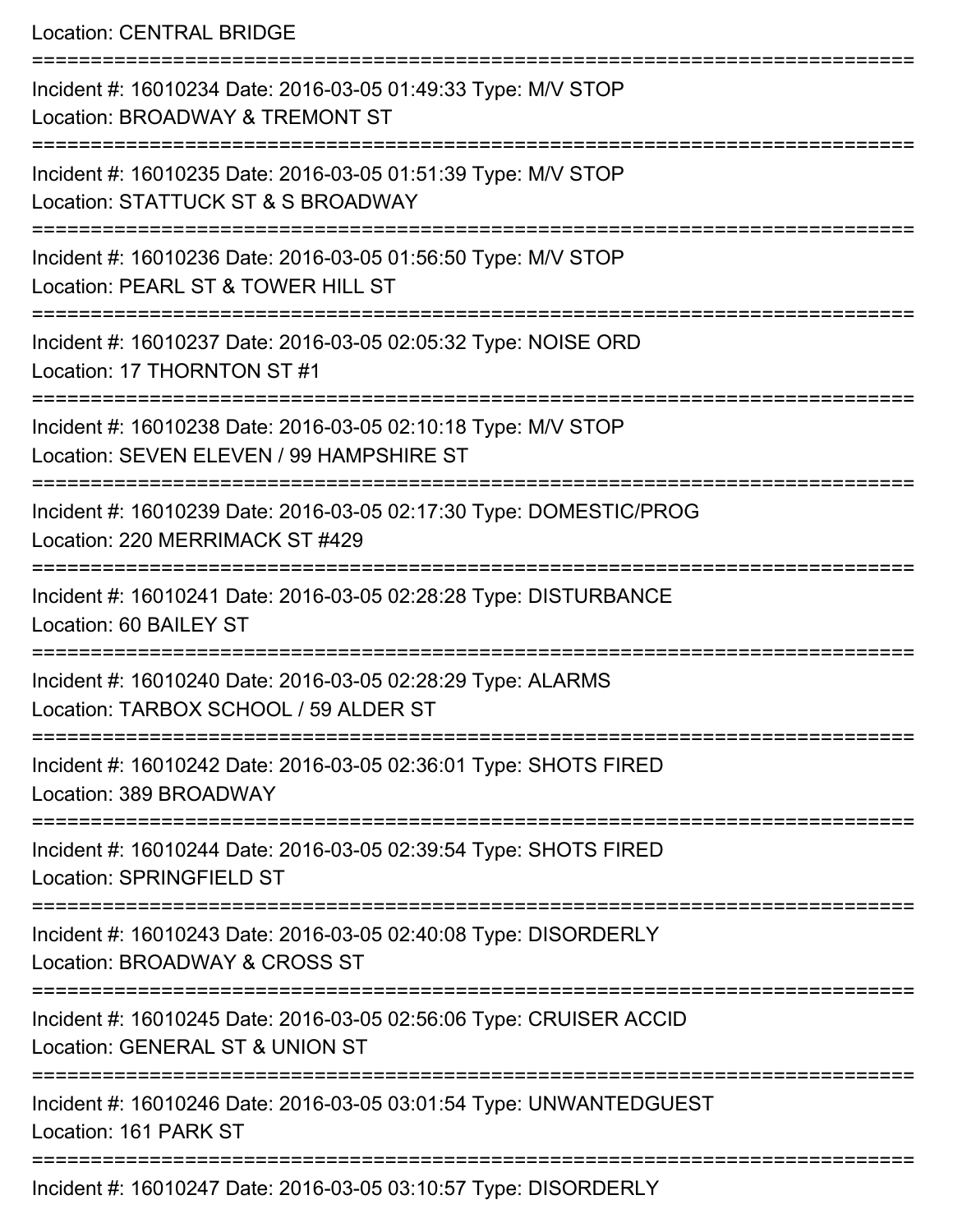| Incident #: 16010248 Date: 2016-03-05 03:55:31 Type: A&B PAST<br>Location: 82 HAVERHILL ST FL 2              |
|--------------------------------------------------------------------------------------------------------------|
| Incident #: 16010249 Date: 2016-03-05 04:35:55 Type: DOMESTIC/PROG<br>Location: 108 NEWBURY ST FL 404        |
| Incident #: 16010250 Date: 2016-03-05 05:03:00 Type: MEDIC SUPPORT<br>Location: 129 WATER ST FL 2            |
| Incident #: 16010251 Date: 2016-03-05 05:36:52 Type: DISTURBANCE<br>Location: 207 FARNHAM ST FL 2            |
| Incident #: 16010252 Date: 2016-03-05 06:45:23 Type: LOST PROPERTY<br>Location: 117 GARDEN ST                |
| Incident #: 16010253 Date: 2016-03-05 07:24:35 Type: SUS PERS/MV<br>Location: 60 SALEM ST                    |
| Incident #: 16010254 Date: 2016-03-05 08:15:29 Type: ALARM/BURG<br>Location: 200 COMMON ST                   |
| Incident #: 16010255 Date: 2016-03-05 08:30:43 Type: A&B PAST<br>Location: TREMONT ST & WEST ST              |
| Incident #: 16010256 Date: 2016-03-05 08:45:25 Type: MEDIC SUPPORT<br>Location: 28 SUMMER ST #3              |
| Incident #: 16010257 Date: 2016-03-05 09:13:57 Type: STOL/MV/PAS<br>Location: U-HAUL RENTAL / 375 BROADWAY   |
| Incident #: 16010258 Date: 2016-03-05 09:18:55 Type: M/V STOP<br>Location: 51 S BROADWAY                     |
| Incident #: 16010259 Date: 2016-03-05 09:38:03 Type: ALARM/BURG<br>Location: MAINSTREAM GLOBAL / 91 GLENN ST |
| Incident #: 16010260 Date: 2016-03-05 09:45:13 Type: ASSIST FIRE<br>Location: 369 HAVERHILL ST               |
| Incident #: 16010261 Date: 2016-03-05 09:52:21 Type: ALARM/BURG                                              |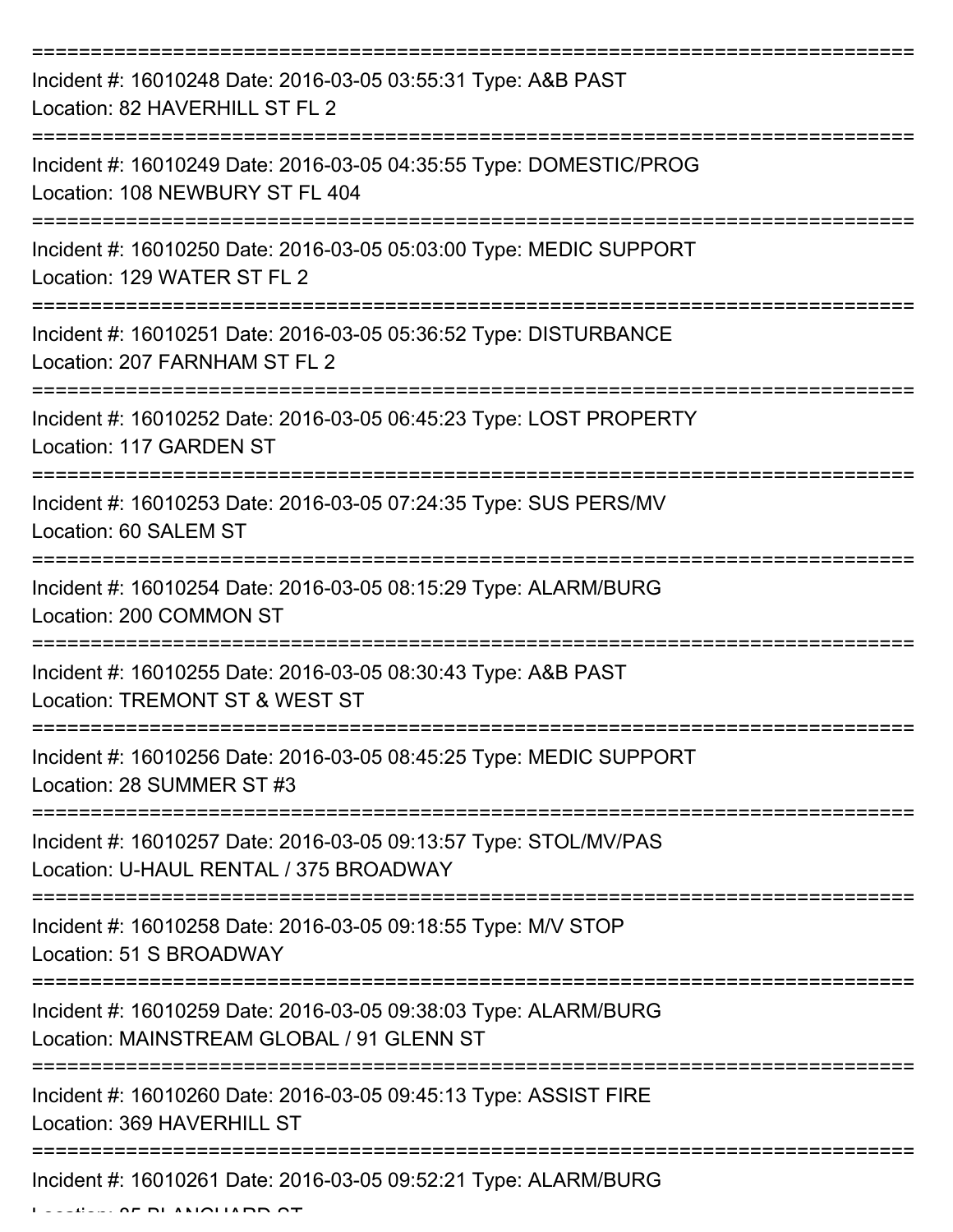| Incident #: 16010262 Date: 2016-03-05 09:56:08 Type: ALARM/BURG<br>Location: 91 GLENN ST                      |
|---------------------------------------------------------------------------------------------------------------|
| Incident #: 16010263 Date: 2016-03-05 09:59:54 Type: ALARM/BURG<br>Location: 157 SARATOGA ST                  |
| Incident #: 16010264 Date: 2016-03-05 10:19:52 Type: INVESTIGATION<br>Location: 328 ANDOVER ST                |
| Incident #: 16010265 Date: 2016-03-05 10:30:46 Type: SUS PERS/MV<br>Location: HEAVENLY DONUTS / 262 ESSEX ST  |
| Incident #: 16010266 Date: 2016-03-05 10:39:45 Type: SPECIAL CHECK<br><b>Location: 1 GENERAL ST</b>           |
| Incident #: 16010267 Date: 2016-03-05 10:50:49 Type: UNKNOWN PROB<br>Location: 134 MELVIN ST                  |
| Incident #: 16010268 Date: 2016-03-05 10:59:04 Type: ANIMAL COMPL<br>Location: 22 CAMBRIDGE ST<br>=========== |
| Incident #: 16010269 Date: 2016-03-05 10:59:09 Type: M/V STOP<br>Location: CONCORD ST & FRANKLIN ST           |
| Incident #: 16010270 Date: 2016-03-05 11:07:02 Type: ANIMAL COMPL<br>Location: 115 LAWRENCE ST                |
| Incident #: 16010271 Date: 2016-03-05 11:08:04 Type: M/V STOP<br>Location: 47 HANCOCK ST                      |
| Incident #: 16010272 Date: 2016-03-05 11:18:56 Type: M/V STOP<br>Location: BRADFORD ST & FRANKLIN ST          |
| Incident #: 16010273 Date: 2016-03-05 11:21:42 Type: COURT DOC SERVE<br>Location: 191 HOWARD ST               |
| Incident #: 16010274 Date: 2016-03-05 11:24:55 Type: COURT DOC SERVE<br>Location: 111 NEWBURY ST              |
| Incident #: 16010275 Date: 2016-03-05 11:27:46 Type: COURT DOC SERVE                                          |

Location: 21 WOODLAND ST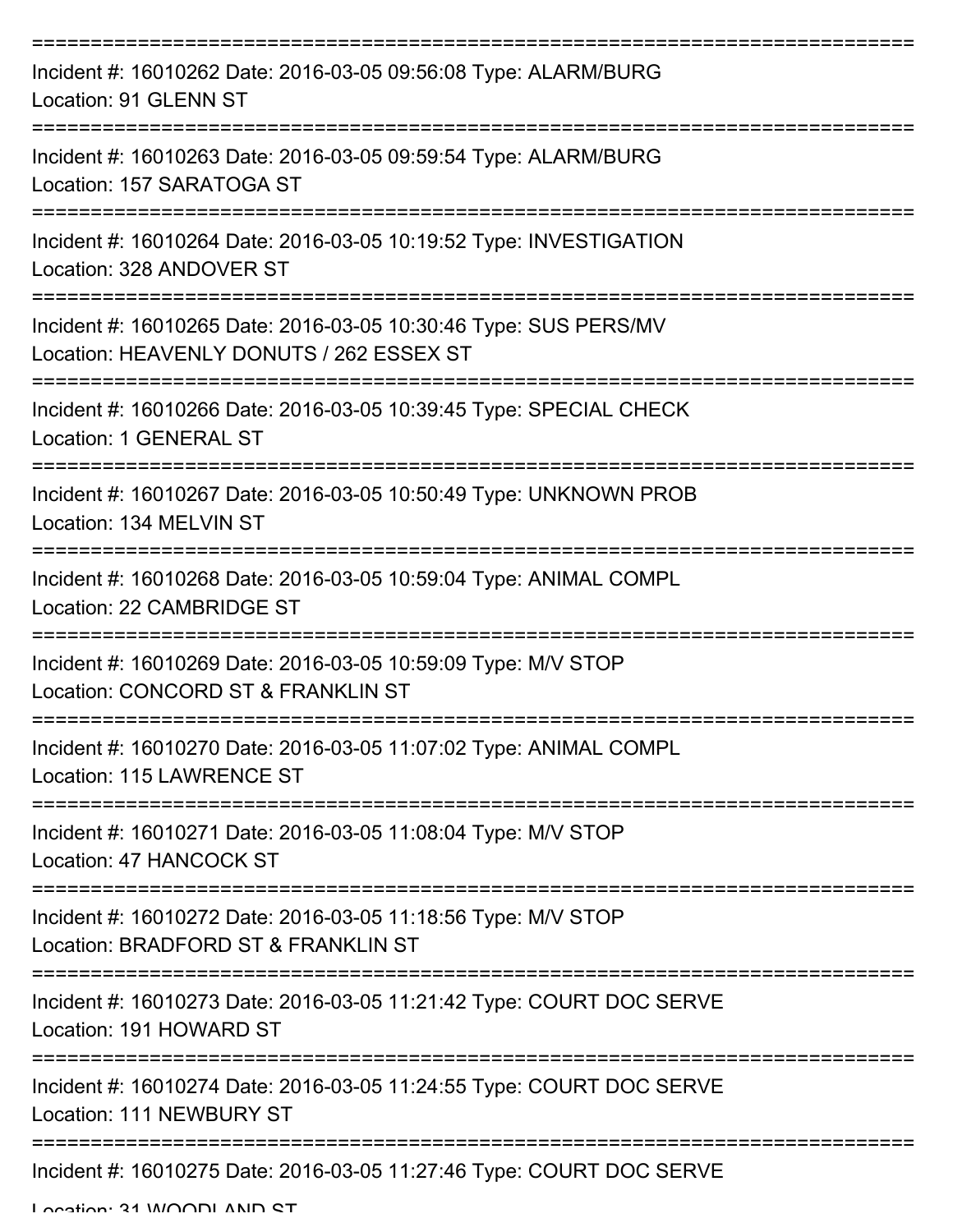| Incident #: 16010276 Date: 2016-03-05 11:30:22 Type: COURT DOC SERVE<br>Location: 32 WOODLAND ST                     |
|----------------------------------------------------------------------------------------------------------------------|
| Incident #: 16010277 Date: 2016-03-05 11:35:09 Type: RECOV/STOL/MV<br>Location: 173 WALNUT ST                        |
| Incident #: 16010278 Date: 2016-03-05 11:43:06 Type: LARCENY/PAST<br>Location: 35 S BROADWAY                         |
| Incident #: 16010279 Date: 2016-03-05 11:45:51 Type: 209A/SERVE<br>Location: 23 CAMELLA TEOLI WY                     |
| Incident #: 16010280 Date: 2016-03-05 11:47:20 Type: 209A/SERVE<br>Location: 3 LEA ST                                |
| Incident #: 16010281 Date: 2016-03-05 12:02:43 Type: M/V STOP<br>Location: CANTON ST & PROSPECT ST                   |
| Incident #: 16010282 Date: 2016-03-05 12:05:24 Type: LOUD NOISE<br>Location: 47 BUTLER ST #1                         |
| Incident #: 16010283 Date: 2016-03-05 12:08:54 Type: COURT DOC SERVE<br>Location: 202 S UNION ST                     |
| Incident #: 16010284 Date: 2016-03-05 12:10:58 Type: COURT DOC SERVE<br>Location: 142 FARNHAM ST<br>---------------- |
| Incident #: 16010286 Date: 2016-03-05 12:12:23 Type: MV/BLOCKING<br>Location: BROADWAY & CROSS ST                    |
| Incident #: 16010285 Date: 2016-03-05 12:12:47 Type: DOMESTIC/PROG<br>Location: 220 OSGOOD ST                        |
| Incident #: 16010287 Date: 2016-03-05 12:12:57 Type: SUS PERS/MV<br>Location: DAISY ST & HOLLY ST                    |
| Incident #: 16010289 Date: 2016-03-05 12:20:03 Type: MISSING PERS<br>Location: 800 ESSEX ST                          |
| Incident #: 16010288 Date: 2016-03-05 12:20:30 Type: MEDIC SUPPORT<br>Location: LAUNDRY WORLD / 351 BROADWAY         |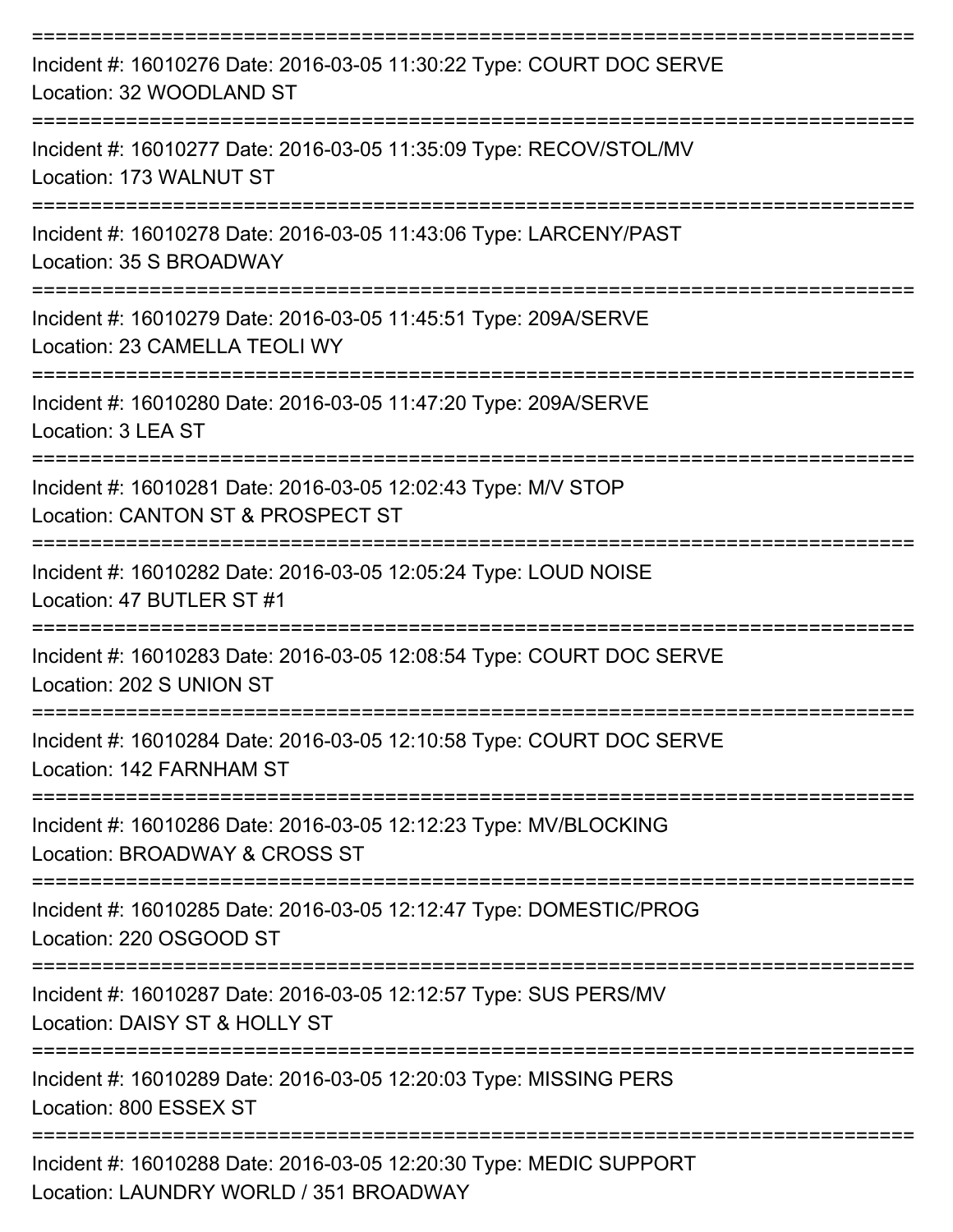| Incident #: 16010290 Date: 2016-03-05 12:26:06 Type: 209A/SERVE<br>Location: 30 PHILLIPS ST                                             |
|-----------------------------------------------------------------------------------------------------------------------------------------|
| Incident #: 16010291 Date: 2016-03-05 12:43:14 Type: COURT DOC SERVE<br>Location: 17 N PARISH RD                                        |
| Incident #: 16010292 Date: 2016-03-05 12:51:13 Type: COURT DOC SERVE<br>Location: 30 PHILLIPS ST                                        |
| Incident #: 16010293 Date: 2016-03-05 12:53:21 Type: COURT DOC SERVE<br>Location: 202 S UNION ST<br>.---------------------------------- |
| Incident #: 16010294 Date: 2016-03-05 12:54:10 Type: M/V STOP<br>Location: BROADWAY & CONCORD ST                                        |
| Incident #: 16010295 Date: 2016-03-05 12:57:55 Type: WARRANT SERVE<br>Location: 264 JACKSON ST #2                                       |
| Incident #: 16010297 Date: 2016-03-05 13:00:02 Type: M/V STOP<br>Location: 342 BROADWAY                                                 |
| Incident #: 16010296 Date: 2016-03-05 13:01:06 Type: TOW/REPOSSED<br>Location: 54 ANDOVER ST                                            |
| Incident #: 16010299 Date: 2016-03-05 13:01:15 Type: CIVIL PROB<br>Location: 90 LOWELL ST                                               |
| Incident #: 16010298 Date: 2016-03-05 13:03:19 Type: TOW/REPOSSED<br>Location: 256 E HAVERHILL ST                                       |
| Incident #: 16010300 Date: 2016-03-05 13:11:56 Type: KEEP PEACE<br>Location: 244 BROADWAY #11                                           |
| Incident #: 16010301 Date: 2016-03-05 13:23:10 Type: LOST PROPERTY<br>Location: 12 RIDGEWOOD CIR                                        |
| Incident #: 16010302 Date: 2016-03-05 13:36:42 Type: MAN DOWN<br>Location: 62 EXCHANGE ST                                               |
| Incident #: 16010303 Date: 2016-03-05 14:10:04 Type: M/V STOP<br>Location: ESSEX ST & NEWBURY ST                                        |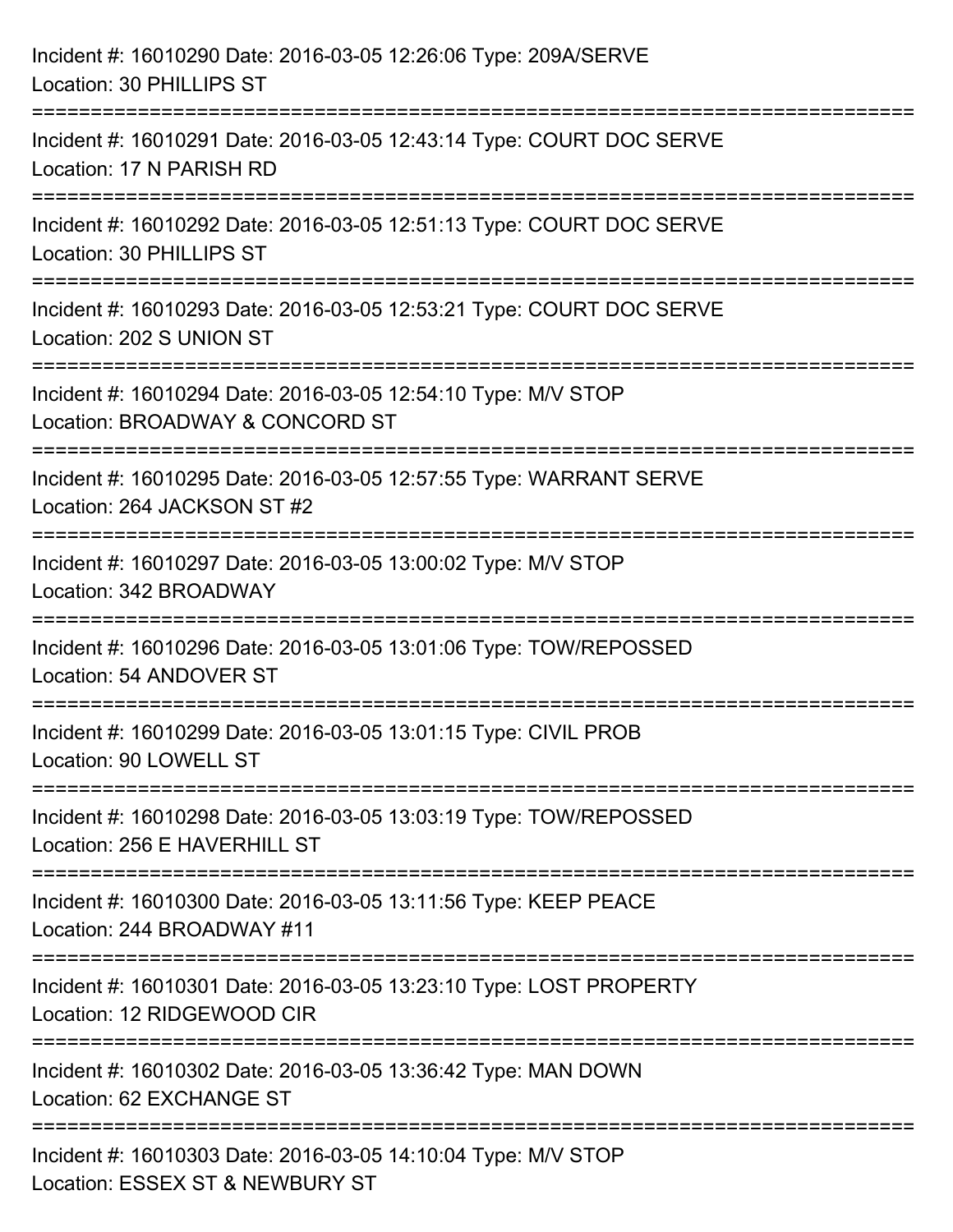| Incident #: 16010305 Date: 2016-03-05 14:27:56 Type: 911 HANG UP<br>Location: 384 LAWRENCE ST                                                                    |
|------------------------------------------------------------------------------------------------------------------------------------------------------------------|
| Incident #: 16010304 Date: 2016-03-05 14:28:23 Type: M/V STOP<br>Location: COMMON ST & NEWBURY ST                                                                |
| Incident #: 16010306 Date: 2016-03-05 14:29:23 Type: M/V STOP<br>Location: BROADWAY & COMMON ST                                                                  |
| Incident #: 16010307 Date: 2016-03-05 14:31:27 Type: A&B PAST<br>Location: OASIS ADULT HEALTH CENTER / 120 BROADWAY                                              |
| :====================================<br>==============<br>Incident #: 16010308 Date: 2016-03-05 14:34:17 Type: M/V STOP<br>Location: CAMBRIDGE ST & WINTHROP AV |
| Incident #: 16010309 Date: 2016-03-05 14:47:26 Type: AUTO ACC/NO PI<br>Location: CLADDAGH PUB / 399 CANAL ST                                                     |
| :======================<br>Incident #: 16010310 Date: 2016-03-05 14:47:46 Type: M/V STOP<br>Location: 366 MT VERNON ST                                           |
| Incident #: 16010311 Date: 2016-03-05 14:57:00 Type: M/V STOP<br>Location: MT VERNON ST & S BROADWAY                                                             |
| Incident #: 16010313 Date: 2016-03-05 15:04:49 Type: GENERAL SERV<br>Location: 659 MT VERNON ST                                                                  |
| Incident #: 16010312 Date: 2016-03-05 15:05:32 Type: NOTIFICATION<br>Location: 152 GILBERT ST FL 2ND                                                             |
| Incident #: 16010314 Date: 2016-03-05 15:06:21 Type: MV/BLOCKING<br>Location: 394 BROADWAY                                                                       |
| Incident #: 16010315 Date: 2016-03-05 15:12:46 Type: FIGHT<br>Location: 79 WINTHROP AV                                                                           |
| Incident #: 16010316 Date: 2016-03-05 15:28:04 Type: SUS PERS/MV<br>Location: 1 BEACON AV                                                                        |
| Incident #: 16010317 Date: 2016-03-05 15:32:39 Type: KEEP PEACE<br>Location: 55 OSGOOD ST                                                                        |

===========================================================================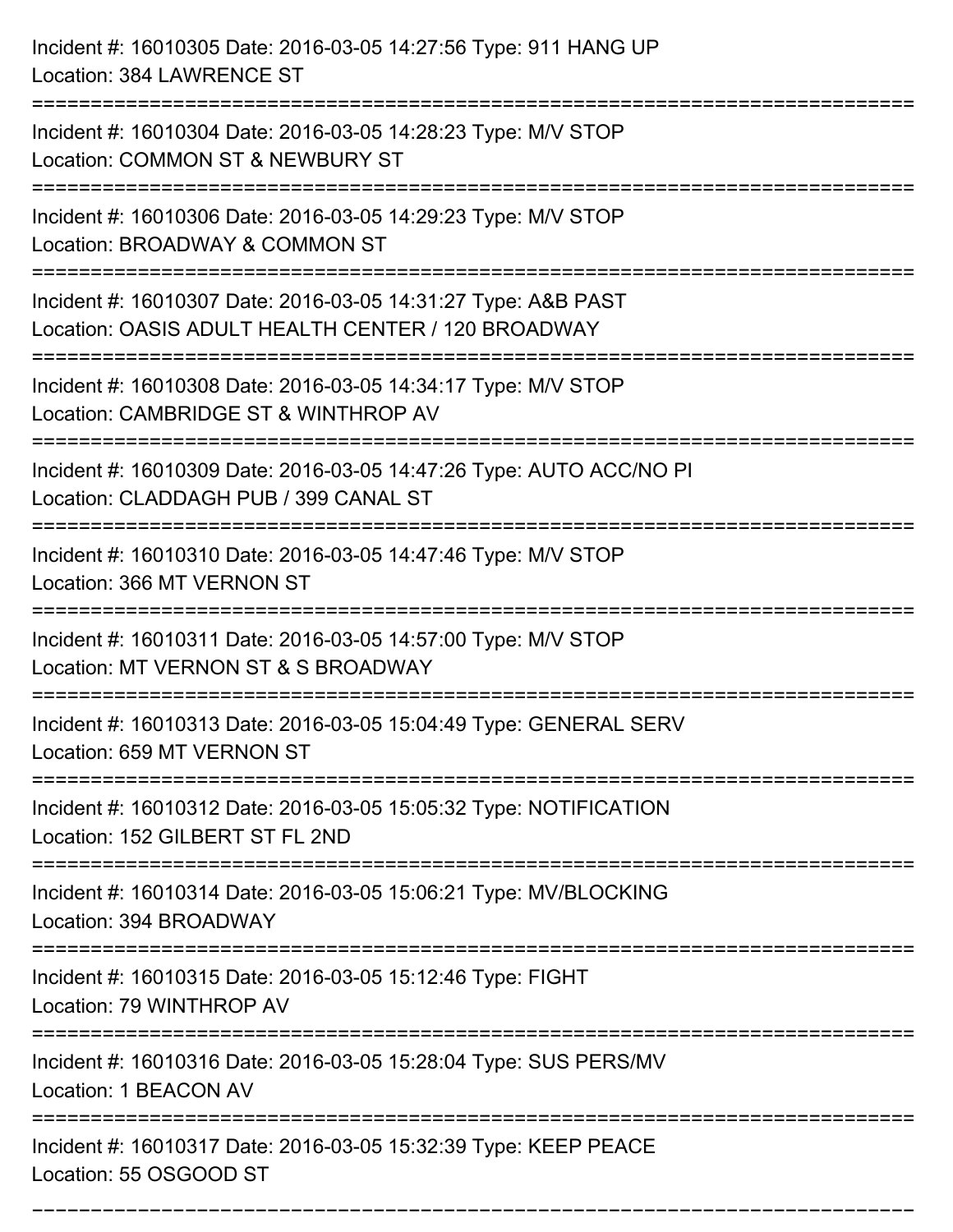| Incident #: 16010318 Date: 2016-03-05 15:36:48 Type: M/V STOP<br>Location: BROADWAY & LOWELL ST                                                  |
|--------------------------------------------------------------------------------------------------------------------------------------------------|
| Incident #: 16010320 Date: 2016-03-05 15:43:20 Type: KEEP PEACE<br>Location: UNITED CHURCH / 290 WATER ST                                        |
| Incident #: 16010319 Date: 2016-03-05 15:44:25 Type: MAN DOWN<br>Location: 40 KENDRICK ST<br>=======================                             |
| Incident #: 16010321 Date: 2016-03-05 15:46:53 Type: ALARM/BURG<br>Location: 290 WATER ST                                                        |
| Incident #: 16010322 Date: 2016-03-05 15:56:40 Type: AUTO ACC/NO PI<br>Location: GENERAL ST & PROSPECT ST                                        |
| Incident #: 16010323 Date: 2016-03-05 15:57:01 Type: AUTO ACC/NO PI<br>Location: GENERAL ST & PROSPECT ST                                        |
| Incident #: 16010324 Date: 2016-03-05 16:00:35 Type: SUS PERS/MV<br>Location: S BROADWAY & S UNION ST EXT<br>=================================== |
| Incident #: 16010325 Date: 2016-03-05 16:24:37 Type: SUS PERS/MV<br><b>Location: PEMBERTON WY</b>                                                |
| Incident #: 16010326 Date: 2016-03-05 17:07:29 Type: MEDIC SUPPORT<br>Location: 204 PARK ST #A                                                   |
| Incident #: 16010327 Date: 2016-03-05 17:27:52 Type: ALARM/BURG<br>Location: CITY HALL / 200 COMMON ST                                           |
| Incident #: 16010328 Date: 2016-03-05 17:32:12 Type: M/V STOP<br><b>Location: CENTRAL BRIDGE</b>                                                 |
| Incident #: 16010329 Date: 2016-03-05 17:34:37 Type: EXTRA SURVEIL<br>Location: 85 MANCHESTER ST                                                 |
| Incident #: 16010330 Date: 2016-03-05 17:50:12 Type: M/V STOP<br>Location: AMESBURY AND COMMON                                                   |
| Incident #: 16010331 Date: 2016-03-05 17:59:19 Type: M/V STOP<br>Location: TREMONT ST AND WEST ST                                                |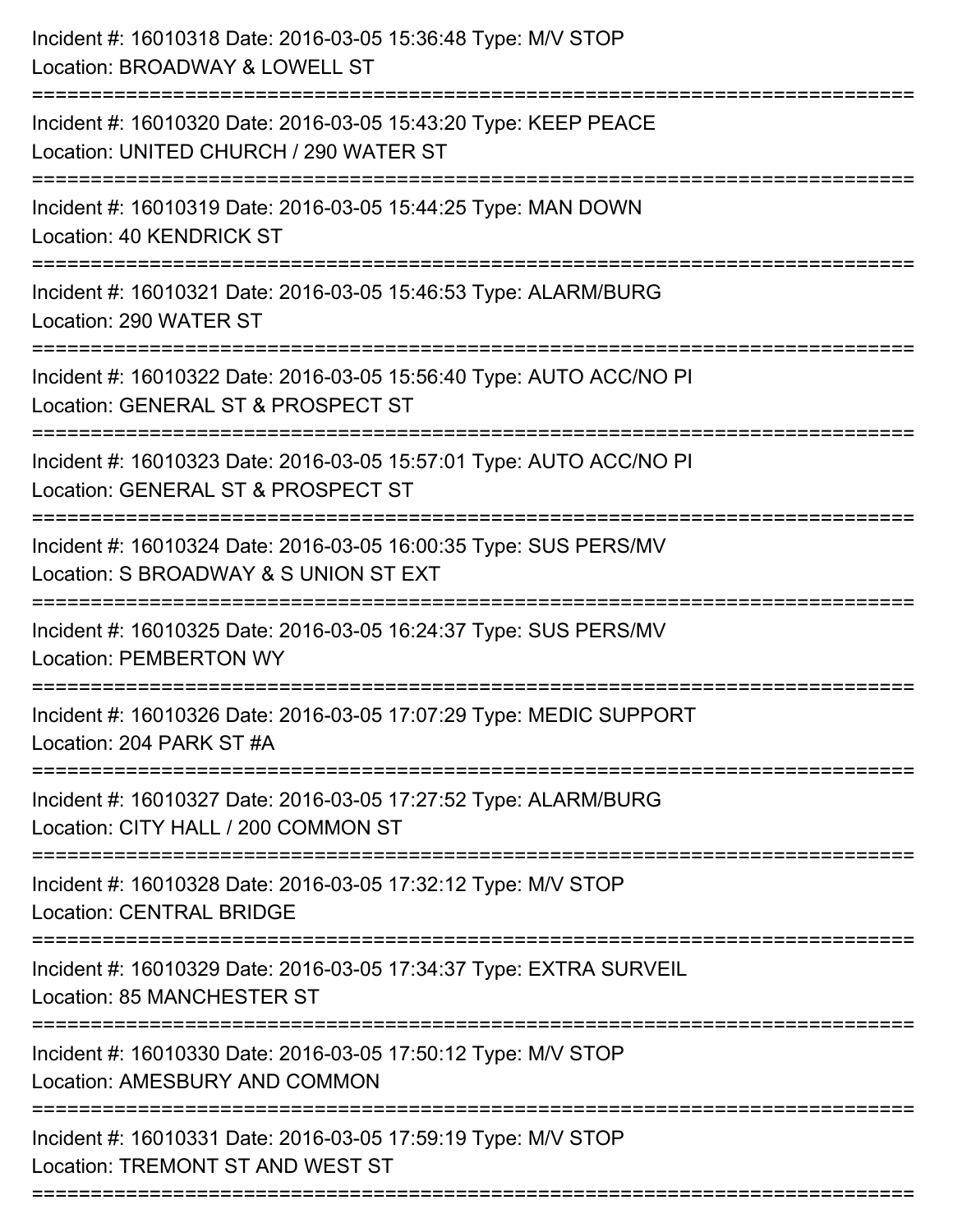Location: 244 MT VERNON ST

| Incident #: 16010333 Date: 2016-03-05 18:27:06 Type: MEDIC SUPPORT<br>Location: 98 OSGOOD ST                                      |
|-----------------------------------------------------------------------------------------------------------------------------------|
| Incident #: 16010334 Date: 2016-03-05 18:45:10 Type: M/V STOP<br>Location: 85 MANCHESTER ST                                       |
| Incident #: 16010335 Date: 2016-03-05 18:47:10 Type: SHOTS FIRED<br>Location: HAVERHILL ST & UNION ST                             |
| Incident #: 16010336 Date: 2016-03-05 18:49:57 Type: UNWANTEDGUEST<br>Location: 26 MARKET ST FL 2                                 |
| Incident #: 16010337 Date: 2016-03-05 19:00:04 Type: M/V STOP<br>Location: 23 NEWBURY ST                                          |
| Incident #: 16010338 Date: 2016-03-05 19:05:17 Type: SUS PERS/MV<br>Location: 49 HIGH ST<br>:==================================== |
| Incident #: 16010339 Date: 2016-03-05 19:08:47 Type: UNWANTEDGUEST<br>Location: 7 SAUNDERS ST FL 2                                |
| Incident #: 16010340 Date: 2016-03-05 19:10:54 Type: DOMESTIC/PROG<br>Location: 81 CROSS ST FL 1                                  |
| Incident #: 16010341 Date: 2016-03-05 19:22:37 Type: ALARM/BURG<br>Location: 28 PACKARD ST                                        |
| Incident #: 16010342 Date: 2016-03-05 19:24:50 Type: DISTURBANCE<br>Location: 46 SALEM ST                                         |
| Incident #: 16010343 Date: 2016-03-05 19:25:05 Type: AUTO ACC/NO PI<br>Location: MERRIMACK ST & S UNION ST                        |
| Incident #: 16010344 Date: 2016-03-05 19:43:16 Type: NOISE ORD<br>Location: 115 JACKSON ST FL 3                                   |
| Incident #: 16010345 Date: 2016-03-05 19:48:40 Type: DRUG OVERDOSE<br>Location: 386 PARK ST                                       |
|                                                                                                                                   |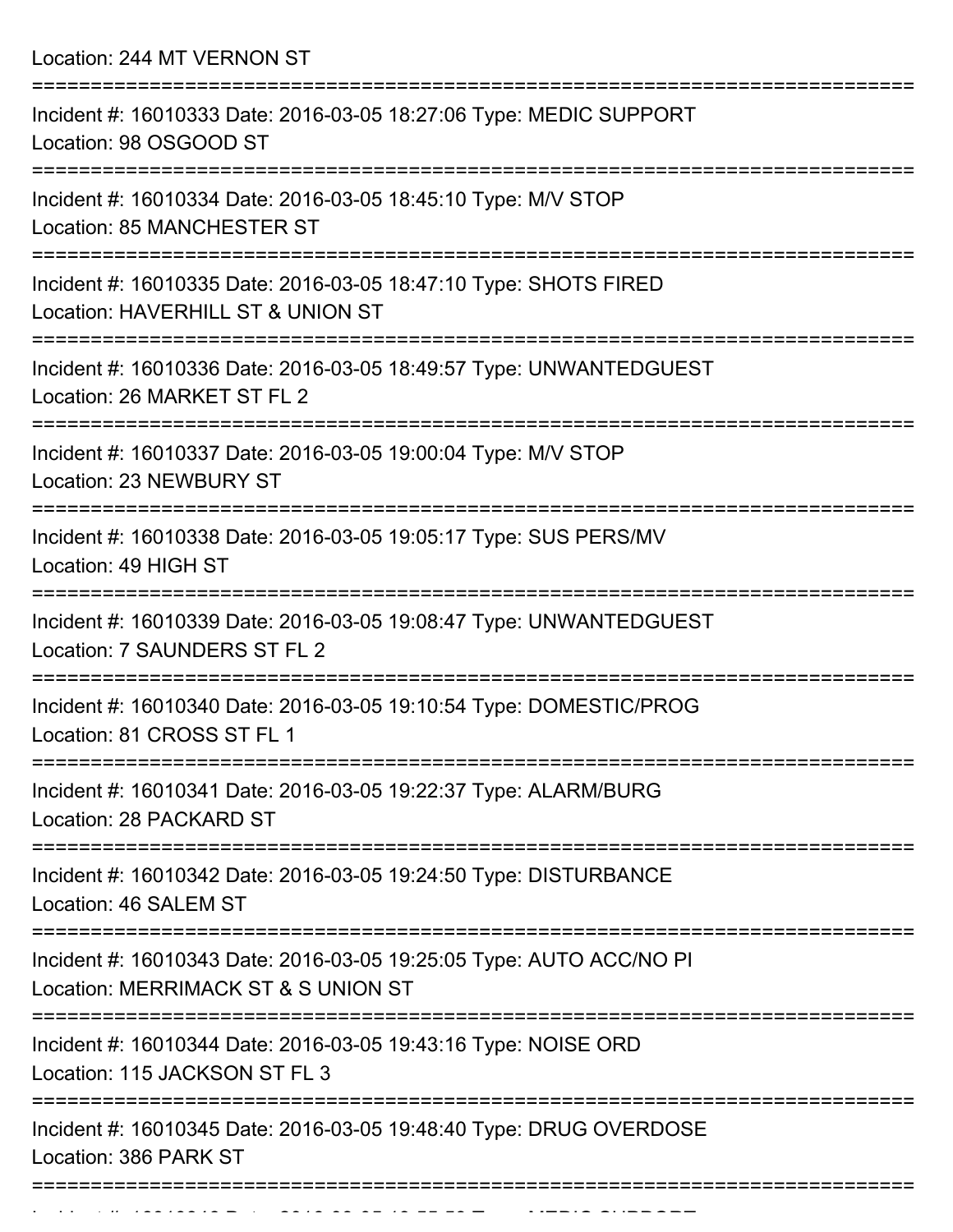Location: 18 BEACON ST

| Incident #: 16010347 Date: 2016-03-05 19:56:50 Type: HIT & RUN M/V<br>Location: BROADWAY & DAISY ST        |
|------------------------------------------------------------------------------------------------------------|
| Incident #: 16010348 Date: 2016-03-05 19:59:14 Type: DOMESTIC/PROG<br>Location: 68 EASTON ST FL 3          |
| Incident #: 16010349 Date: 2016-03-05 20:05:38 Type: NOISE ORD<br>Location: 45 BUTLER ST                   |
| Incident #: 16010350 Date: 2016-03-05 20:28:05 Type: ABAND MV<br>Location: BENNINGTON ST & STEARNS AV      |
| Incident #: 16010351 Date: 2016-03-05 20:33:29 Type: AUTO ACC/UNK PI<br>Location: LAWRENCE ST & OAK ST     |
| Incident #: 16010352 Date: 2016-03-05 20:33:49 Type: AUTO ACC/PI<br>Location: LAWRENCE ST AND HAVERHILL ST |
| Incident #: 16010353 Date: 2016-03-05 20:38:38 Type: HIT & RUN M/V<br>Location: MERRIMACK ST & S UNION ST  |
| Incident #: 16010354 Date: 2016-03-05 20:49:46 Type: STOLEN PROP<br>Location: 135 BUTLER ST                |
| Incident #: 16010355 Date: 2016-03-05 20:58:29 Type: A&B D/W PAST<br>Location: 79 STEARNS AV               |
| Incident #: 16010356 Date: 2016-03-05 21:10:15 Type: DISTURBANCE<br>Location: MARKET ST & PARKER ST        |
| Incident #: 16010357 Date: 2016-03-05 21:31:10 Type: LOUD NOISE<br>Location: 459 HAMPSHIRE ST              |
| Incident #: 16010358 Date: 2016-03-05 21:33:02 Type: NOISE ORD<br>Location: 47 BUTLER ST #2                |
| Incident #: 16010359 Date: 2016-03-05 21:51:35 Type: DOMESTIC/PROG<br>Location: 198 PHILLIPS ST            |
|                                                                                                            |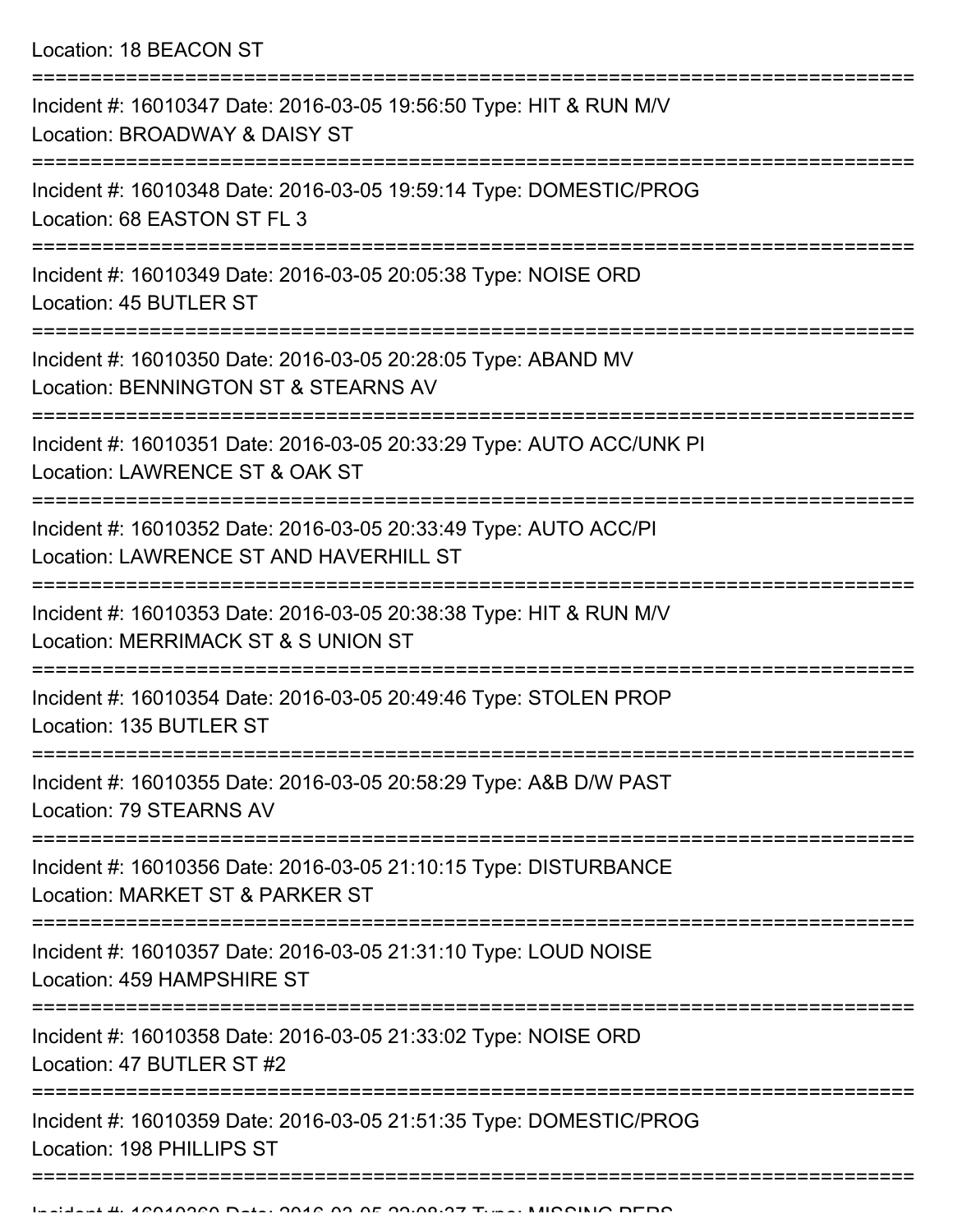| Location: ESSEX ST & WINTER ST                                                                                                |
|-------------------------------------------------------------------------------------------------------------------------------|
| Incident #: 16010361 Date: 2016-03-05 22:13:50 Type: THREATS<br>Location: 1 GENERAL ST<br>==========================          |
| Incident #: 16010362 Date: 2016-03-05 22:23:15 Type: LOUD NOISE<br>Location: 257 BAILEY ST FL 2                               |
| Incident #: 16010363 Date: 2016-03-05 22:24:24 Type: M/V STOP<br>Location: ESSEX ST AND MILL                                  |
| ================<br>Incident #: 16010364 Date: 2016-03-05 22:25:47 Type: M/V STOP<br>Location: SOUTH UNION ST AND BAILEY ST   |
| Incident #: 16010365 Date: 2016-03-05 22:26:24 Type: STOL/MV/PAS<br>Location: 338 LAWRENCE ST                                 |
| :================================<br>Incident #: 16010366 Date: 2016-03-05 22:28:45 Type: M/V STOP<br>Location: 425 MARKET ST |
| Incident #: 16010367 Date: 2016-03-05 22:29:17 Type: M/V STOP<br>Location: ESSEX ST AND FRANKLIN ST                           |
| Incident #: 16010368 Date: 2016-03-05 22:35:33 Type: M/V STOP<br><b>Location: CENTRAL BRIDGE</b>                              |
| Incident #: 16010369 Date: 2016-03-05 22:37:17 Type: SPECIAL CHECK<br>Location: 2 RAILROAD ST                                 |
| Incident #: 16010370 Date: 2016-03-05 22:40:08 Type: MAL DAMAGE<br><b>Location: 69 ARLINGTON ST</b>                           |
| Incident #: 16010371 Date: 2016-03-05 22:48:23 Type: M/V STOP<br>Location: ANDOVER ST AND BROOKFIELD                          |
| Incident #: 16010372 Date: 2016-03-05 22:58:05 Type: MISSING PERS<br>Location: 85 WARREN ST                                   |
| Incident #: 16010373 Date: 2016-03-05 23:09:15 Type: DISTURBANCE<br>Location: DENNYS / 160 WINTHROP AV                        |
| Incident #: 16010374 Date: 2016-03-05 23:15:06 Type: HIT & RUN M/V                                                            |